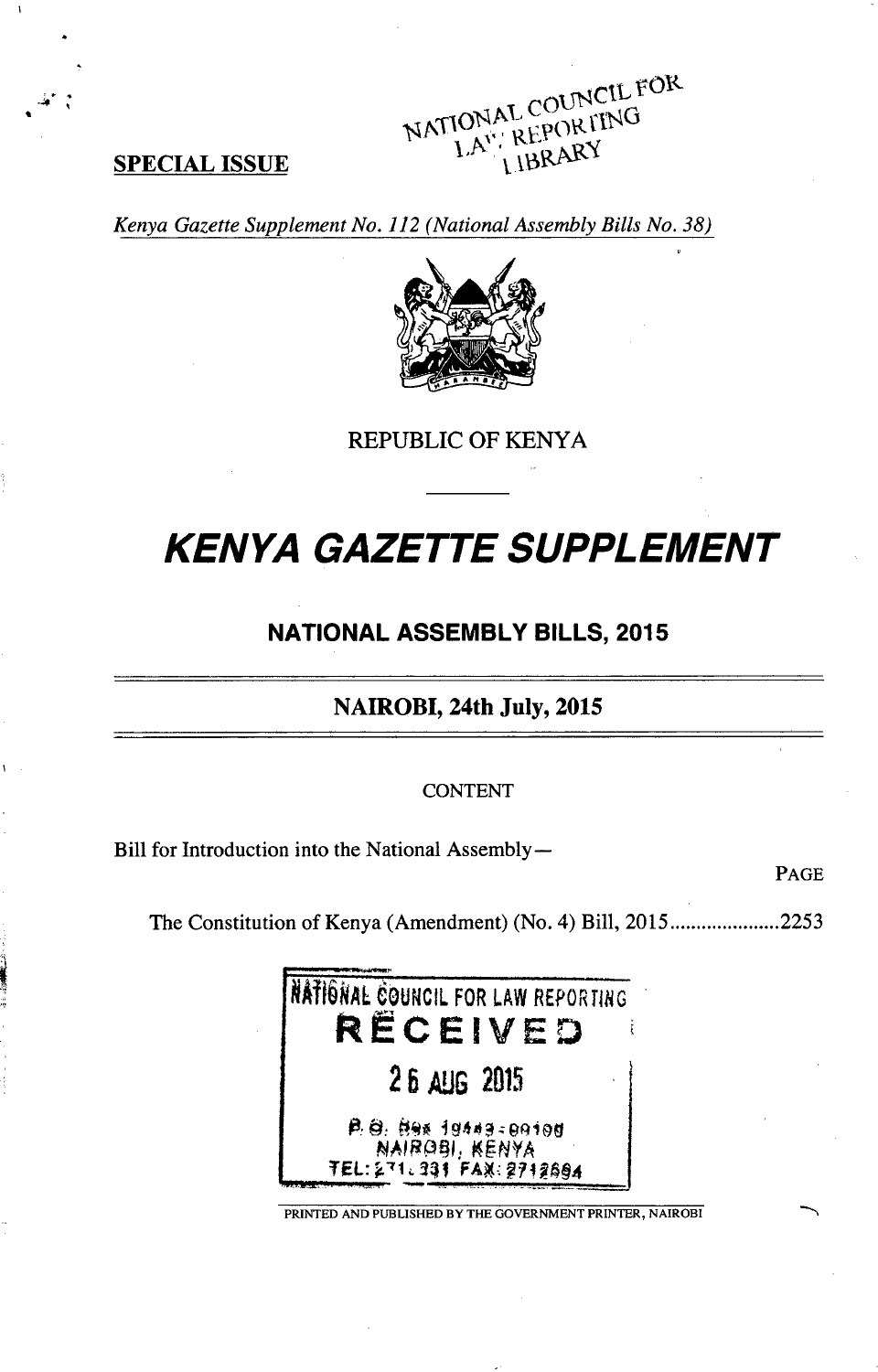# **THE CONSTITUTION OF KENYA (AMENDMENT) (NO. 4) BILL, 2015**

#### **A Bill for**

### **AN ACT of Parliament to amend the Constitution of Kenya**

**ENACTED** by the Parliament of Kenya, as follows-

1. This Act may be cited as the Constitution of Short title. Kenya (Amendment) Act, 2015.

2. This Act shall apply to the general elections Application. following the coming into force of this Act.

- 3. Article 90 of the Constitution is amended— $\overline{A}_{\text{Amendment of}}$
- (a) in clause (1), by deleting the expression "Articles  $\frac{\text{Article 90 of the}}{\text{Contribution}}$ 97(1)(c) and 98(1)(b), (c) and (d)" appearing immediately after the words "provided for under" and substituting therefor the expression "Articles 97(1) (c) and (ca) and 98(1) (c), (d) and (da)";
- (b) by inserting the following nw clause immediately after clause  $(1)$ -

 $\mathcal{F}_{\mathcal{M},\mathcal{M}}$  . (1A) A person elected under clause (1) for a seat in Parliament or a county assembly shall be eligible for re-election for one final term under clause (1);

(c) in clause (2), by deleting the words "except in the case of the seats provided for under Article 98(1)(b)" appearing at the beginning of  $98(1)(b)$ " appearing at the beginning of paragraph (b).

Constitution.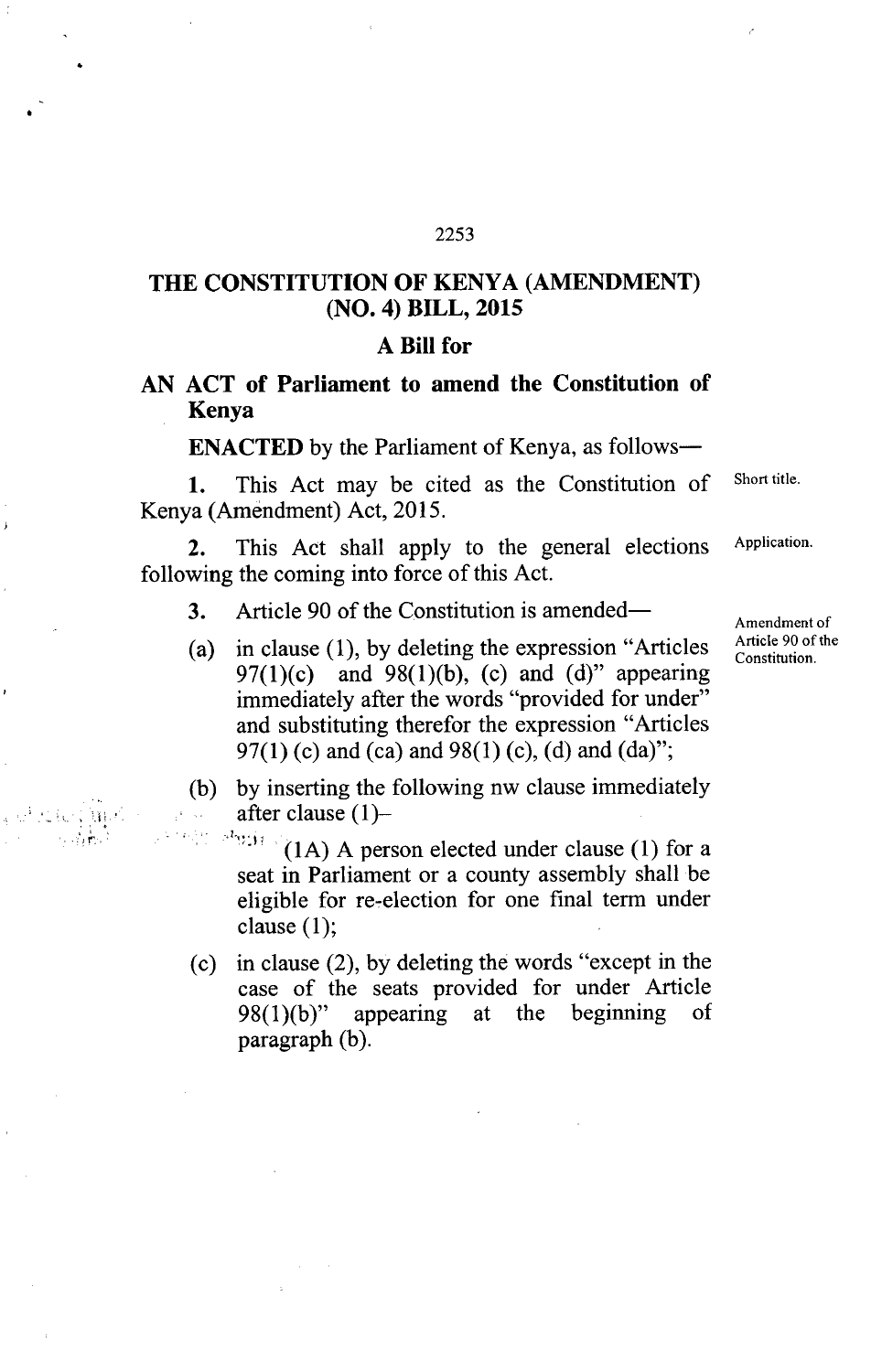#### 2254 *The Constitution of Kenya (Amendment) (No. 4) Bill, 2015*

# 4. Article 97 of the Constitution is amended—

- (a) in clause (1) by inserting the following new paragraph immediately after paragraph  $(c)$  —
	- (ca) the number of special seat members necessary to ensure that no more than two-thirds of the membership of the National Assembly is of the same gender;
- (b) by inserting the following new clauses immediately after clause (I)—

(IA) The number of special seats under clause (1)(ca) shall be determined after the declaration of the members elected under clause (1)(a), (b) and (c) following a general election.

(113) The members referred to in clause (1)(c) and (ca) shall be elected in accordance with Article 90.

(1C) Clause (1)(ca) lapses twenty years from the date on which the members under clause I (ca) are first elected to the National Assembly.

- 5. Article 98 of the Constitution is amended—
- (a) in clause (1) by—
	- (i) deleting paragraph (b);
	- (ii) inserting the following new paragraph immediately after paragraph'(d)—
		- (da) the number of special seat members necessary to ensure that no more than  $\infty$ two-thirds of the membership of the Senate is of the same gender;
- (b) by inserting the following new clauses immediately after clause (I)—

(IA) The number of special seats under clause (1) (da) shall be determined after the declaration of the members elected under clause  $(1)(a)$ ,  $(c)$ , and  $(d)$  following a general election.

(IB) Clause (1)(da) lapses twenty years from the date on which the members under clause (1)(da) are first elected to the Senate;

Amendment of Article 98 of the Constitution.

Amendment of Article 97 of the Constitution.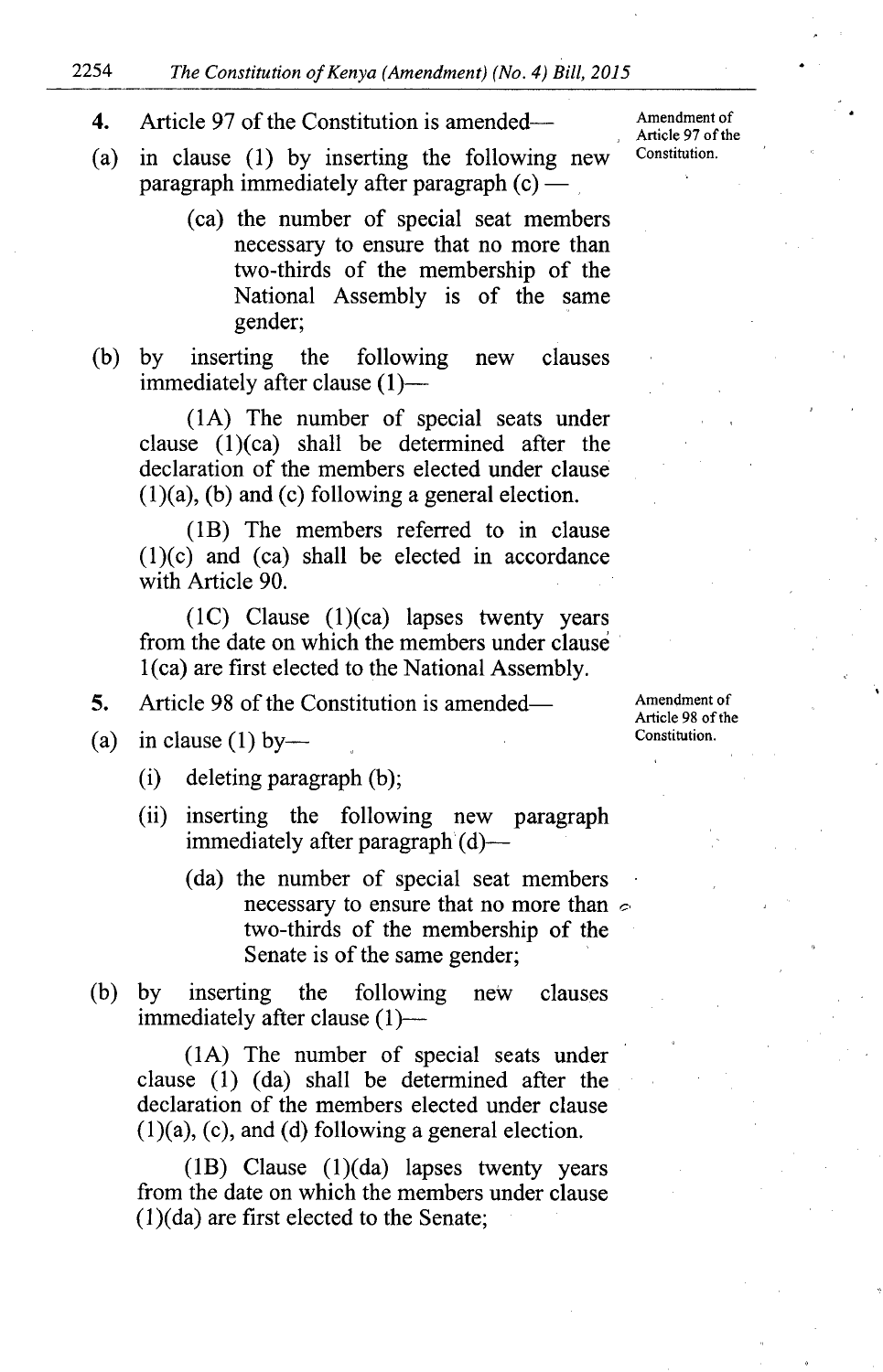(c) in clause 2, by deleting the expression  $(1)(c)$  and (d)" appearing immediately after the words "to in clause" and substituting therefor the expression "(1)(c), (d) and (da)".

6. Article 177 of the Constitution is amended by Amendment of Article 177 of the inserting the following new clause immediately after clause  $\frac{\text{Arice H770}}{\text{Constitution}}$  $(1)$ —

**In**

(IB) Clause (1)(b) lapses twenty years after the date of the second general elections held under this Constitution.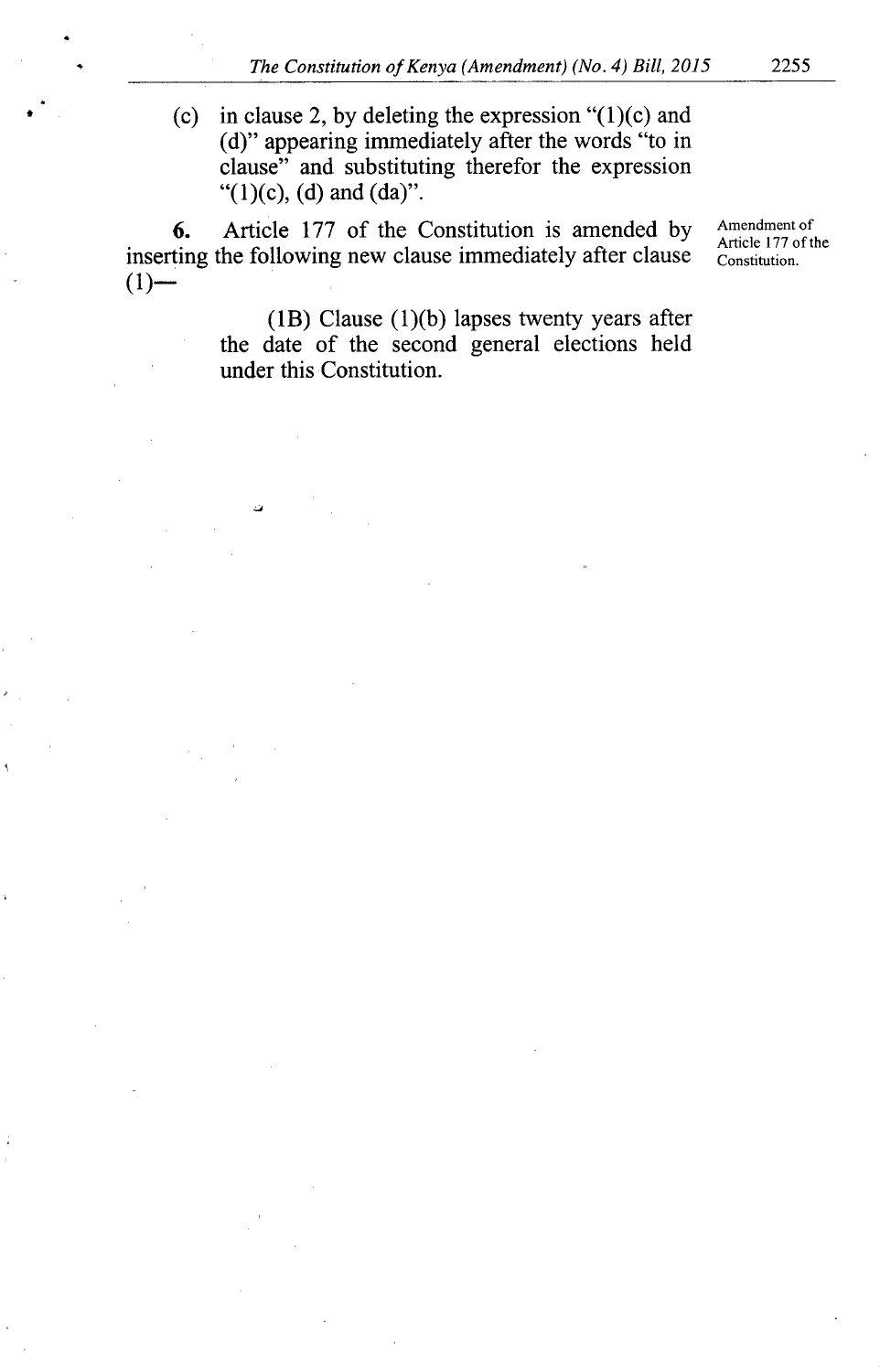#### **MEMORANDUM OF OBJECTS AND REASONS**

The principal object of this Bill is to amend the Constitution to ensure that the membership of the National Assembly-and ihe Senate conforms to the two-thirds gender principle enunciated in Article 81(b) of the Constitution which provides as follows —

*The electoral system shall comply with the following principles —* 

*(b) not more than two-thirds of the members of elective public bodies shall be of the same gender;...*

The Constitution is unequivocal in requiring the application of the two-thirds gender principle in elective and appointed offices and in effect, imposes an obligation on the State to put in place legislative measures to ensure that offices and bodies constituted under the Constitution adhere to this principle. However, while the Constitution imposes this requirement, it has, in relation to the election of Members of the National Assembly and Senators, left it to the election process to address this issue and fails to provide a mechanism for ensuring that the one-third gender principle is observed should the threshold not be met through the election process.

This Bill therefore seeks to give effect to the one-third gender principle through the creation of special seats that will ensure that the gender principal is realised in Parliament for a period of twenty years from the next general election. It is hoped that by that time, both genders will have been given a level playing field and will be able to compete on an equal plane. The Bill therefore proposes to amend Articles 81, 97, 98 and 177 of the Constitution so as provide that the two-thirds gender rule for elective positions shall lapse twenty years from the next general election.

Further, to ensure that empowerment through nomination is spread to as many people as possible, the Bill further proposes to provide that any person who is elected to any House of Parliament or Legislative Assembly by way of nomination shall enjoy such a nomination to a maximum of two terms.

The Bill proposes to amend Article 90 to reflect the amendments proposed in Article 97 and 98 as explained here below.

The Bill proposes to amend Article 97 on the composition of the National Assembly in clause (1) by introducing a new paragraph (ca) to ensure that the National Assembly complies with the requirement that not more than two-thirds of its members are of the same gender.

The Bill also proposes to amend Article 98(l) of the Constitution by deleting paragraph (b) and inserting a new paragraph (da) to ensure that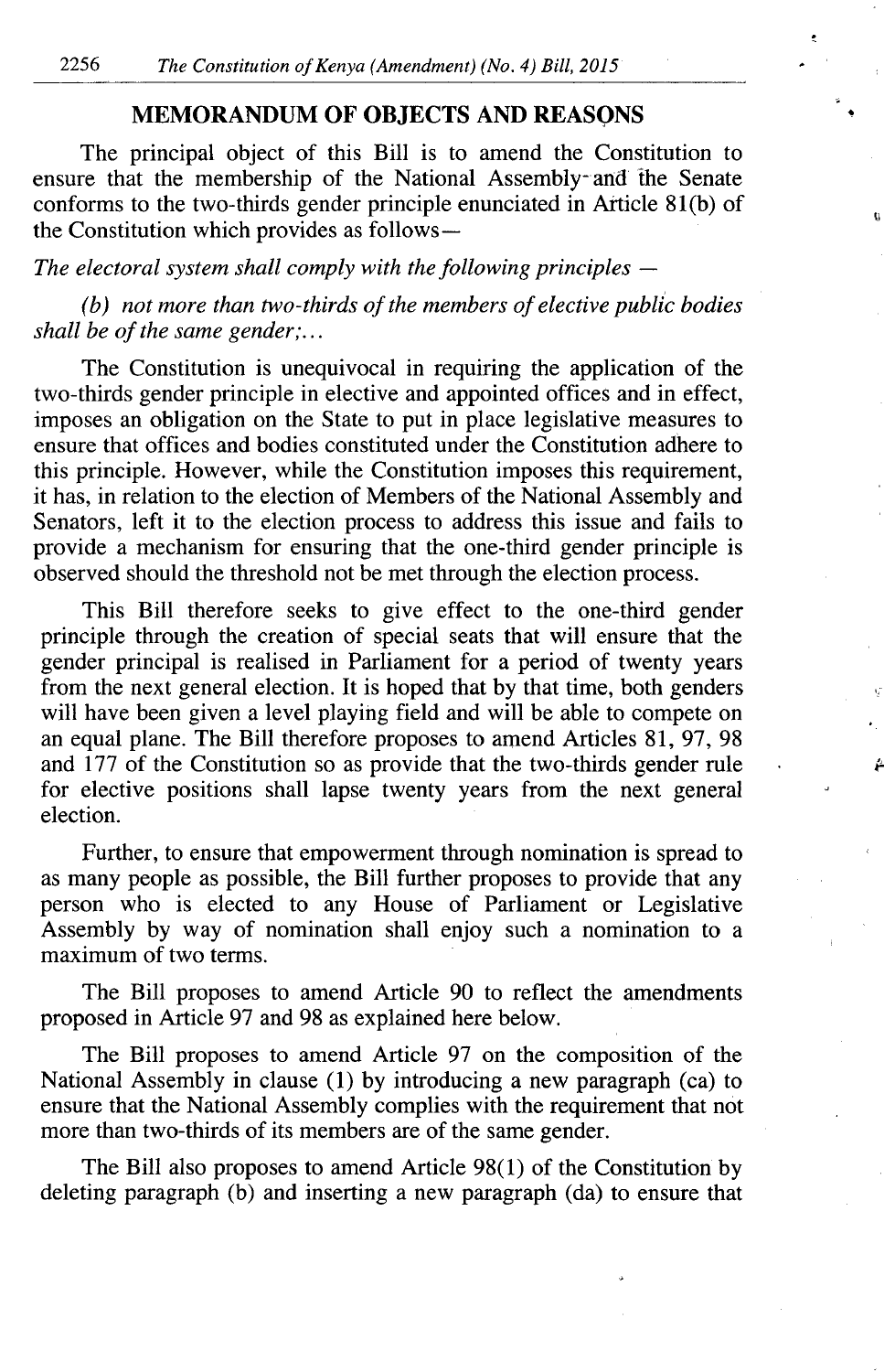the Senate complies with the not more than two-thirds of its members are of the same gender.

Further, the Bill introduces new clauses (1A), (IB) in Articles 97 and 98 to ensure that the special seats are allocated proportionate to the number of seats won by a political party, determined after a general election and that a beneficiary of the affirmative action clause serve a maximum of two terms under the affirmative action clause.

Dated the 20th July, 2015.

ADEN DUALE, *Leader of the Majority Party.*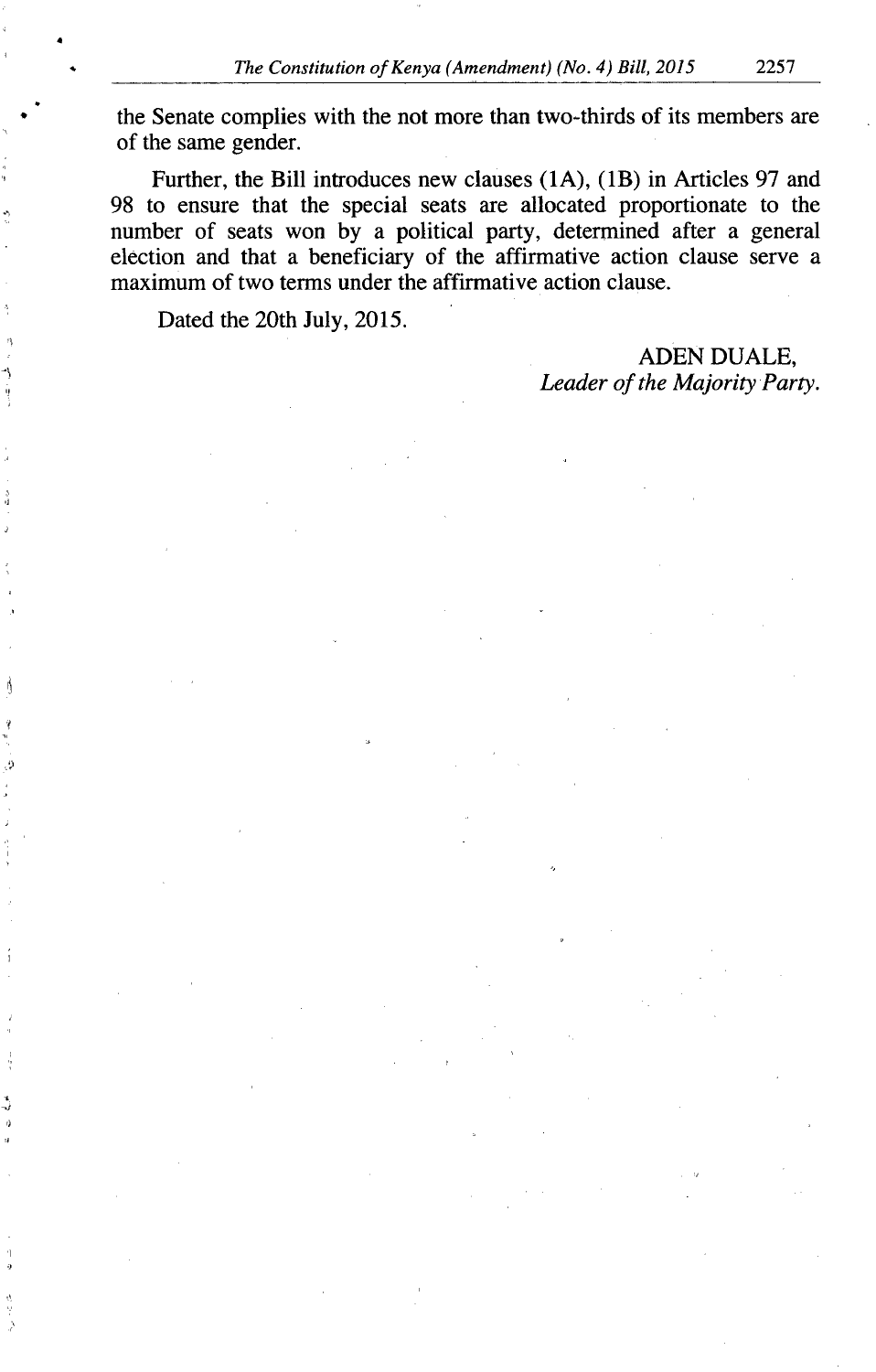**2258** The Constitution of Kenya (Amendment) (No. 4) Bill, **2015**

#### Article **90** of the Constitution of Kenya which it is proposed to amend-

**90. (1)** Elections for the seats in Parliament provided for under Articles  $97(1)(c)$  and  $98(1)(b)$ , (c) and (d), and for the members of county assemblies under article  $177(1)(b)$  and (c), shall be on the basis of proportional representation **by** use of party lists.

(2) The Independent Electoral and Boundaries Commission shall be responsible for the conduct and supervision of elections for seats provided for under clause (1) and shall ensure that-

- (a) each political party participating in a general election nominates **,** and submits a list of all the persons who would, stand elected if the party were to be entitled to all the seats provided for under clause (1), within the time prescribed **by** national legislation;
- (b) except in the case of the seats provided for under Article 98(1)(b), each party list comprises the appropriate number of qualified candidates and alternates between male and female candidates in the priority in which they are listed; and
- (c) except in the case of county assembly seats, each party list reflects the regional and ethnic diversity of the people of Kenya.

**(3),** The seats referred to in clause **(1)** shall be allocated to political parties,in proportion to the total number of seats won **by** candidates of the political party at the general election.

Article **97** of the Constitution of Kenya which it is proposed to amen —

**97. (1)** The National Assembly consists of —

- (a) two hundred and ninety members, each elected by the registered  $\frac{1}{2}$  voters of single member constituencies;
- (b) forty-seven women, each elected **by** the registered voters of the' counties, each county constituting a single member constituency;
- (c) twelve members nominated **by** parliamentary political parties according to their proportion of members of the National Assembly in accordance with Article **90,** to represent special interests including the youth, persons with disabilities and workers; and
- (d) the Speaker, who is an ex officio member.

(2) Nothing in this Article shall **be** construed as excluding any person from contesting an election under clause  $(1)(a)$ .